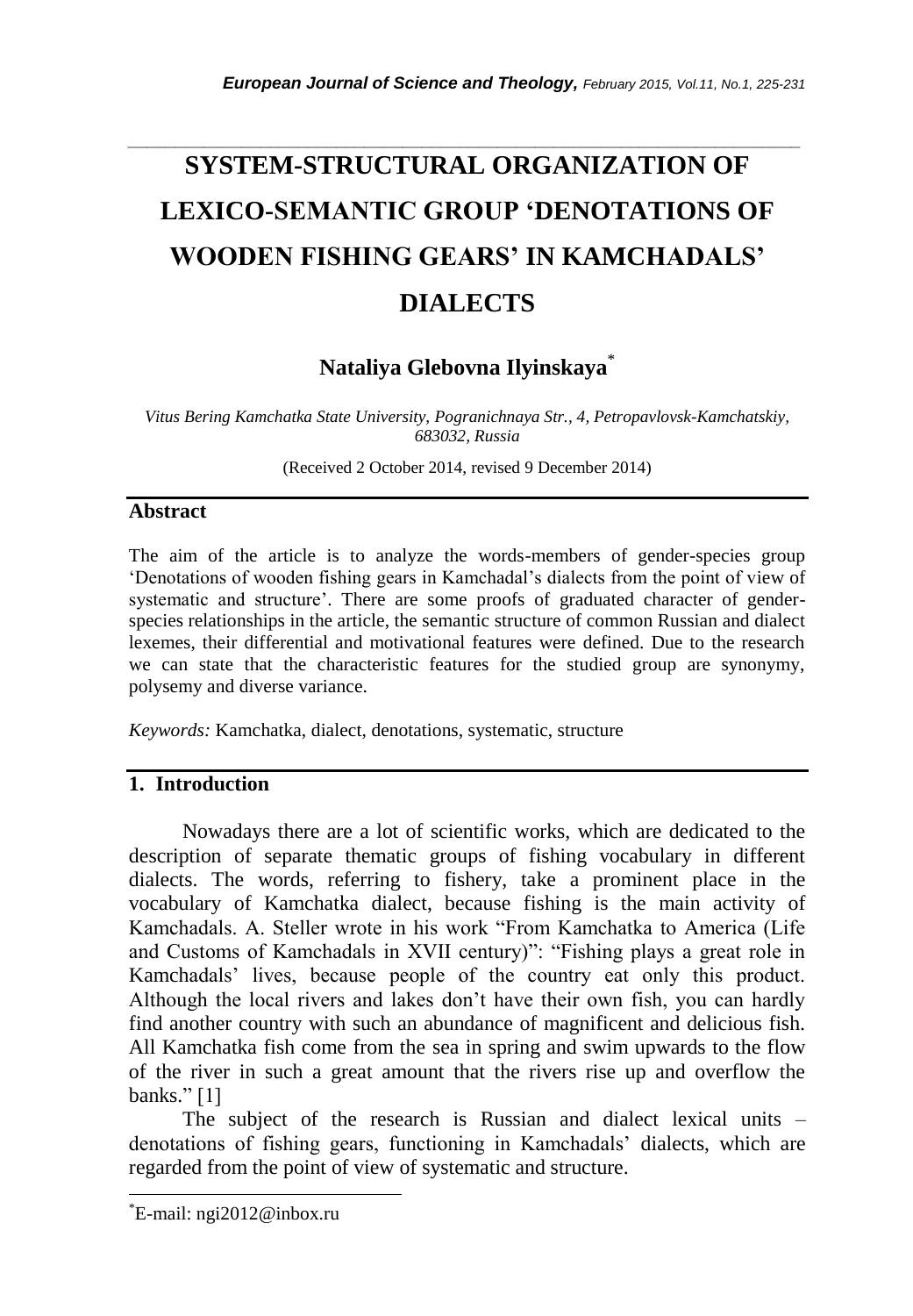The material for the research was taken from the card-index of The Research Linguistic Centre of Vitus Bering Kamchatka State University; "Dictionary of Russian Kamchatka Dialect" edited by K.M. Braslavts (further DRKD); and also the author used the material, which had been gathered by the author during the period of the dialectological expeditions to different localities of Kamchatka (from 1976 to 2012).

#### **2. Main denotations of wooden fishing gears in Kamchadal's dialects**

The most frequent lexeme, from the point of view of usage in speech, is lexeme  $\mathbf{z}$ apór<sup>2</sup> with its phonemic variant **zhapor**, which has the meaning: "a wooden device for fishing". The biggest part of harvested fish was caught with the help of such gears (zapors). They were installed almost on every bank of the rivers after the abatement of water from the end of May till late autumn. The preparation of some parts of a zapor and their repairing usually started in April. Zapór délalsva is tálnika, derevyannye délalis, fseo s tálnika, sshiváli tálnik, spletáli i prvam stávili gotóvoe fseo. Konstrúktsii zapórof moglí byt ráznye: i vózle bérega stávili, - v zavísimosti od glubiný – nu na ozvórah stávili posereótke starális, potomú shot rýba kag by rúslo nahodíla, glubókoe mésto, i do glubiný. *(Kirganik) "Zapor was made of willow, the willow was sewn and when the whole construction was ready, it was set. The constructions of zapors were different and usually they were set along the banks of a river, but it depended on the depth of a river. Zapors were also set in the middle of a lake for a fish to find a deep place."*

Some researchers, who studied life and customs of Koryaks and Itelmens (native people of Kamchatka), wrote about the active usage of this gear in fishing. We can find the following description of a zapor in the book of collected articles "History and Culture of Koryak people": "It was widely spread to have fishing gears (big traps – zapors) for catching salmons among the people of Palana and Olyutorskiy district. They were installed in shallow parts of rivers, mainly in the middle and the upper reaches. The watercourse was dammed by a hedge with narrow channels, where net bags ('chiruch', 'mordy') were put in, these traps were made of long and narrow laths and bars" [2].

Itelmens also use this fishing gear very often: "Itelmens built several kinds of zapors, which differed only in their principle of operation, kind of a trap and object of fishing. They used this gear collectively. Usually the river was blocked with a hedge in a shoal, and the number of traps depended on the number of people who had built that zapor." [3]

Thus the frequent usage of such kind of a trap led to the spread of the lexeme *zapor*<sup>2</sup> in the language of Kamchatka people, and we characterize this lexeme as a professional dialect term, as O.T. Barkhatova also has done [2, p. 43], and from our point of view this lexeme also can be a gender one. This word hasn"t been mentioned in any regional dictionaries, except Tomskiy Dictionary, and due to this fact we can assume that originally it appeared in Siberia and then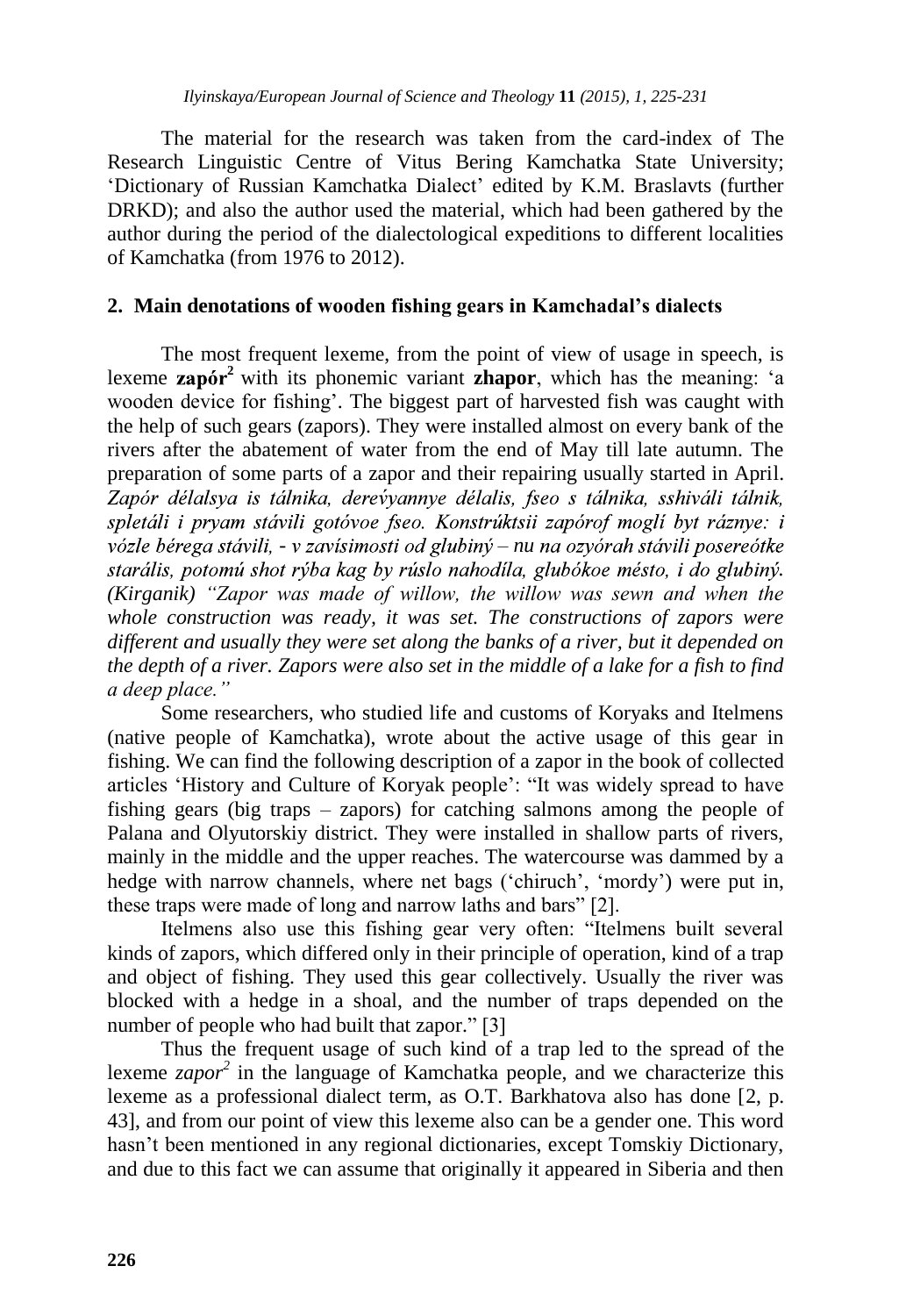it was brought to Kamchatka by Cossacks. The proof of this fact is the note "sib." near this word at the dictionary by V.I. Dal [3, p. 615].

There is a full motivation in the base of nomination of this noun: the denotation was given to the gear according to its functional feature, which is expressed by the verb *zapirát* ('to close' in English).

According to the way of installing of a zapor in a river, the set of parts it consists of, which kind of fish people catch with the help of it, there are several kinds of this fishing gear, denotations of which take part in different semantic relations.

Kamchadals define two degrees of readiness of a zapor for work: assembled and disassembled. Thus the distinctive feature "the level of readiness for work" allows us to distribute all the denotations into two contrasted subgroups: 'denotations of a disassembled zapor'/'denotations of an assembled zapor'.

#### *2.1. I subgroup 'Denotation of a disassembled zapor'*

I subgroup 'Denotation of a disassembled zapor' is represented by the noun  $z \alpha \nu \delta d^2$ , which has the dialect meaning: 'a disassembled into parts wooden fishing trap'. Na beregú tod zhe zapór nazyválsya zavót, kadá on razóbrannyy, *. (Milkovo) "When zapor is dissembled and set along the river, it is called "zavot"."*

We also can classify these lexemes to the same subgroup, which denote the parts of a zapor, but they also can function as independent fishing gears: <sup>2</sup> : mordúshka : mordáshka; mórdochka; vérilo; kníga<sub>3</sub>; knízhka<sub>3</sub> : knízka. All these devices are similar in their construction to *venter* or *chiruch*, but their distinctive feature is 'the material they are made of  $-$  they are all weaved from bars or racks put together. The distinctive features for them are: "form" and 'additional parts'.

There is a word in the Russian literary language and dialects that means "a fishing tackle, usually weaved of willow twigs in a shape of a round basket with a funnel-shaped mouth" [4], which is actualized in the common Russian word *morda*<sup>2</sup> and in its variants *mordúshka : mordáshka : mórdochka.* iz réek, oná polukrúglaya, a dno u ney pryamóe, est kruchók, tózhe est u neyó rot krúglyi, rýba zahódit tudá, a kontsý smykáyutsa, shtop oná obrátno ne vyhodíle. *(Milkovo) "Morda is made of laths, it is of semicircular shape and has straight bottom, it also has a hook. When a fish comes into it, the ends of the construction close, and the fish can"t go out."* "A cylindrical or tubby shaped box, made of sticks joined together, has small gaps of two-finger width. One end of this box is closed with the cover made of the same sticks, and another end is opened for the ingoing fish. Close to the back end of the morda there is a tetragonal hole, which is enough for taking the caught fish out of the box. This hole is also tightly closed and it is opened only for emptying of the morda." [5] But if you put this morda without 'wings' it will be called with another dialect word *vérilo*: a morda without wings'. Mórdu vesnóy stavis bes krílief, bes krílief nazyváem vérilo.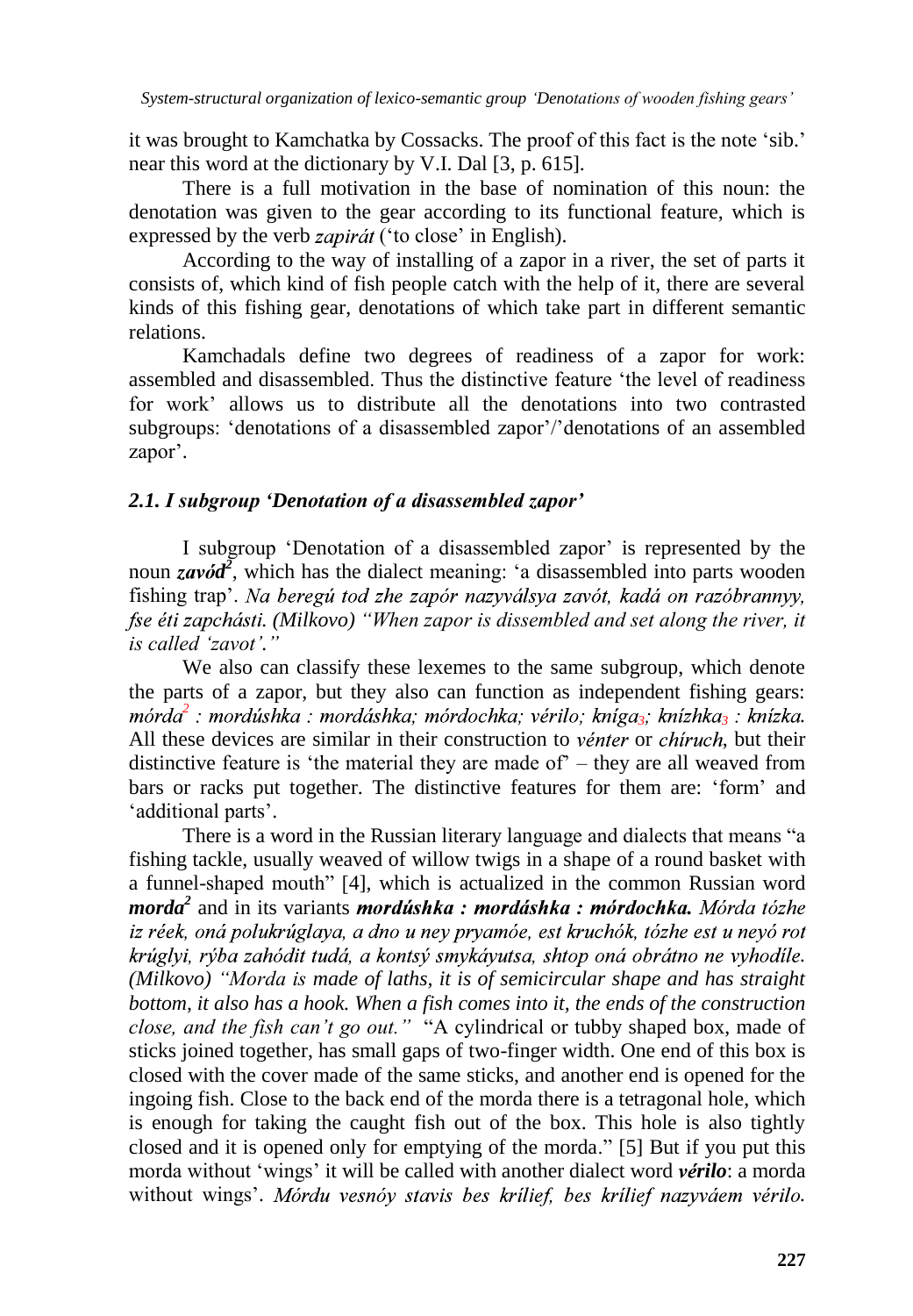*(Slautnoe) "In spring morda is set without wings and in this case it is called verilo."*

One more part of a wooden fishing trap was called with the common Russian word  $\boldsymbol{kn}$   $\boldsymbol{qa}_3$  ('a book' in English) with its variants  $\boldsymbol{kn}$   $\boldsymbol{z}$   $\boldsymbol{hx}$   $\boldsymbol{a}$ ,  $\boldsymbol{A}$ zdes polukrúgom – nazyváetsya kníga, evó délayut is cheryómukhovykh pálok tolschinóy dva-tri santimétra, krépkie. Kníga éta kak otkrýtaya kníga polucháetsa, ih shtuk, navérno, pyat; vysotá oná métra poltorá – reká glubókaya zhe – rasstovánie mézhdu ními, shtob rýba ne prohodíla. (Ust-Bolsheretsk) "And *here in a semicircular shape, it is called "kniga", it is made of bird cherry tree sticks of three or two centimeters thickness. The kniga is like an open book, and it is of 1.5 meters height, because the river is very deep. And there is some space between them for fish not to come through."*The motivation in similarity of the object shapes takes part in nomination of the word: "as an open book".

## *2.2. II subgroup 'Denotations of an assembled zapor'*

II subgroup 'Denotations of an assembled zapor' includes the following lexemes: *túsha*<sub>3</sub> = *zaézdok*;  $\rightarrow$  *zapór berezhnóv : berezhník*; *terechiník; zapór delevóv; zapór plaveózhnyy : zapór plavezhnóv : zapór plavílnyy = korýto<sup>2</sup>;* zapór cherezóvvv.

We can relate the common Russian lexeme "tusha" and its synonym to it the dialect word *zaezdok* to gender denominations, which has the following meaning in dialects: 'a wooden gear for fishing'. *Pérvoy chast zapóra – kolpák*, potóm atýri – éto perédnaya chast, kudý rýba zahódit; perédniy kol, gde kolpák krépitsya – kónuch, sestóy kol túshinoy, a ves zapór túshey nazyváli. (Sobolevo) *Fseó dlya lóva rýby naziváitsya zaézdok. (Nizhne-Kamchatsk) "The first part of a zapor is kolpak, then come atyri, it is the front part, where a fish go; the front stick, where the kolpak is joined to, is called konuch, and the whole zapor is called tusha. Everything for catching fish is called zaezdok."* [6] In the valley of the Kamchatka river loach is caught with a zaezdok, it is a small dead hedge with put in chiruchies, stretching from the bank [5].

We believe that motivation of shape similarity of objects takes place in the nomination of the word 'tusha'

Other denotations of zapór are opposed according to such distinctive features as: 'the way of installing in the river', 'the way of usage', 'the fish, which is caught with the help of it', and they form a separate microgroups. More often they are marked by compound denotations, the first component of which is a gender word and the attributive one is the denomination of a certain kind of a given fishing gear.

The first microgroup is formed by the names of a zapor, which are opposed according to their distinctive feature "the way of installing in a river". Thus the seme 'installed at a bank of a river' is actualized in the meaning 'a zapor installed at the bank for fishing' [6, p. 30]. In the attributive word combination  $\zeta$ *apór berezhnóv* the adjective appears to be a lexical motivator of the whole denotation. This compound denotation has a one-word equivalent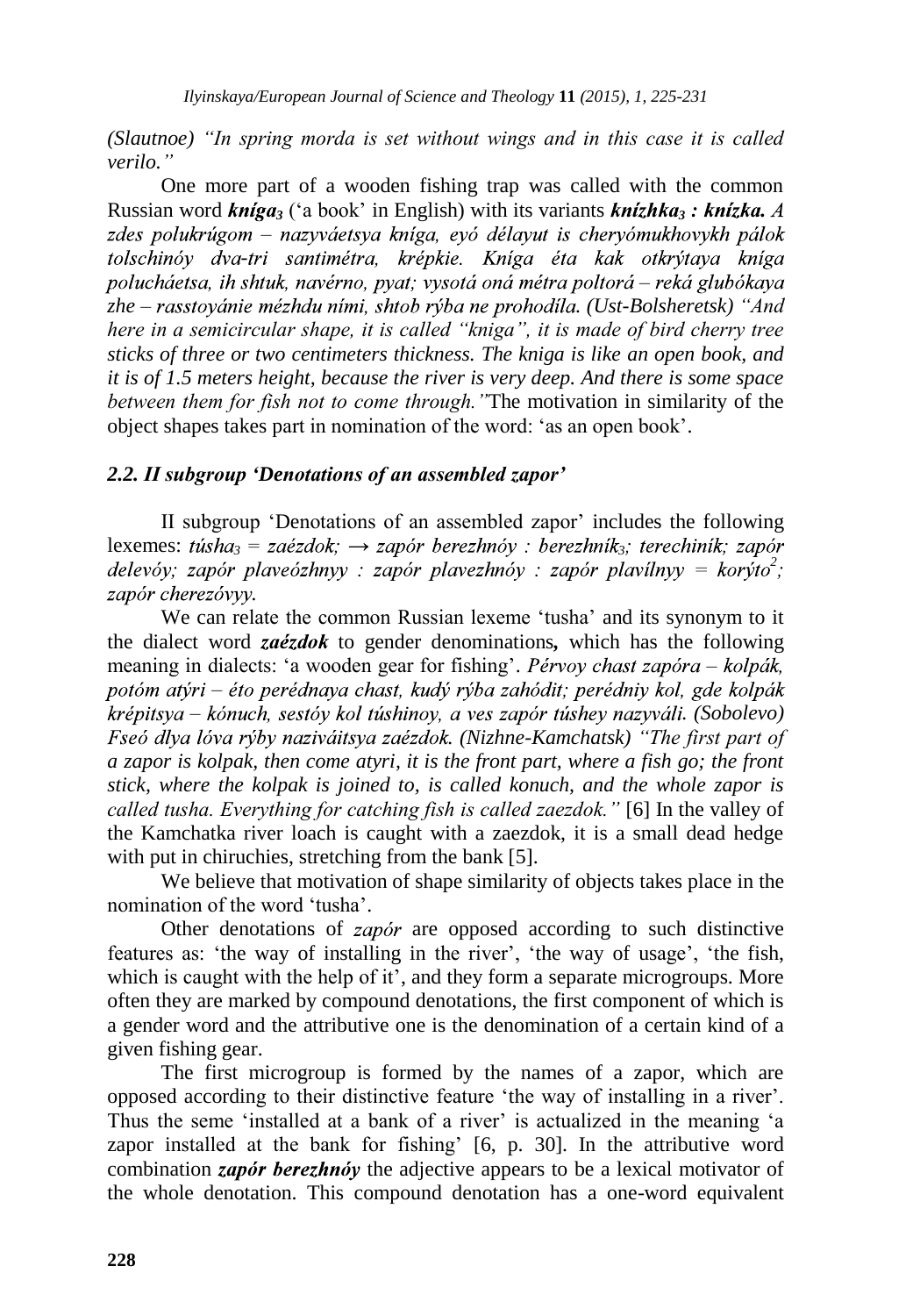*System-structural organization of lexico-semantic group "Denotations of wooden fishing gears"*

*berezhnik*<sup>3</sup>, which is formed from the adjective *berezhnov* (*'riverside'* in English) with the help of the Russian suffix  $-u\kappa$ , which has the meaning of "a carrier of the feature of a forming word" [7]. We can find the proof of it in DRKD: "The commonly known on the peninsular denotation 'bereznik' isn't correct, because it comes from the word 'bereg' ('bank of a river' in English), which means 'riverside' [6, p. 30]. Dialect speakers also define some distinctive features of this fishing gear. *Ésli ne peregorázhivali réku zapórom*, to stávili berezhník – éto chast ópschih zapórof, z bérega. Zapór od bérega postávit – *. (Ust-Bolsheretsk) "If rivers are not partitioned off with a zapor usually berezhnik was set, it is the part of common zapors."*

The seme 'installed across the whole river' is actualized in the meaning of compound denotation zapór cherezóvyy. Gorbusha tam, kitu lovili. Eto zhapory *nazhyvali taki cherezhovyi. Ot cherizh retsku. (Utka) "Hunchback salmon and Siberian salmon are caught there.*" [6, p. 64] *Promyshlyaetsya chavycha tak nazyvaemymi "cherezovymi zaporami", t.e. cherez vsyu reku. "Salmon is caught with the help of so-called "cherezovyi zapor", it means trough the whole river."* [5, p. 374]. The adjective *cherezovyy* was formed in the dialects in the way of joining to the Russian preposition *через* ("across" in English), which is a lexical motivator, very productive in formation of adjectives the Russian suffix *–ов.* 

The second microgroup is formed with the help of the accent and phonetic variants, which are opposed according to their distinctive features "the way of usage':  $zap$  or play  $yz$  is  $zap$  or play  $ez$  have  $zap$  or play  $y$  with the meaning 'kind of a zapor, which rafts down the river'. *Goltsá lovili zhapórom*, *taki vot plavilnye býli zapóry.* (*Utka*) "Loach is caught with the help of zapors, *there were drifting zapors." Chasche drugih primenyaetsya plavezhnoy zapor. "Drifting zapor is used more often than others."* [4, p. 31] *Zapór plavílnyy – to . "Zapor plavilnyi ("drifting zapor" in English) is the same that zapor plavezhny".* [6, p. 64].

Sometimes dialect speakers name such kind of a zapor with the common Russian word *korýto*<sup>2</sup>. "Koryto is a rafting zapor, a special fishing gear used at a river bank" [8]. *Korýto – zapór na reké.* (Milkovo) "A Koryto is a zapor, which *was installed in a river."* We think that the motivation of similarity in the shape of objects takes part in nomination of the word: metaphoric transfer happened according to the common seme "prodolgovatyy" ("oblong" in English).

The third microgroup includes the dialect lexeme *terechinik*, in the meaning of which the distinctive seme 'for loach' is actualized. Délali lovúshki *– . (Milkovo) "People made traps for loach, zapor for loaches is called terechinik."*

The forth microgroup is formed according to the distinctive feature 'material, the trap is made of' and it is represented by a compound denotation zapór delevóy, the attributive component of which is motivational: 'zapor, the wall of which is made of del'. *Delevóy zapór – rybozagraditelnoe sooruzhénie*, f *– . (Milkovo) "Delevoy zapor is a construction, which blocks the way for fish and the walls of which are made of fishing net, and in Russian it is called "deli"."*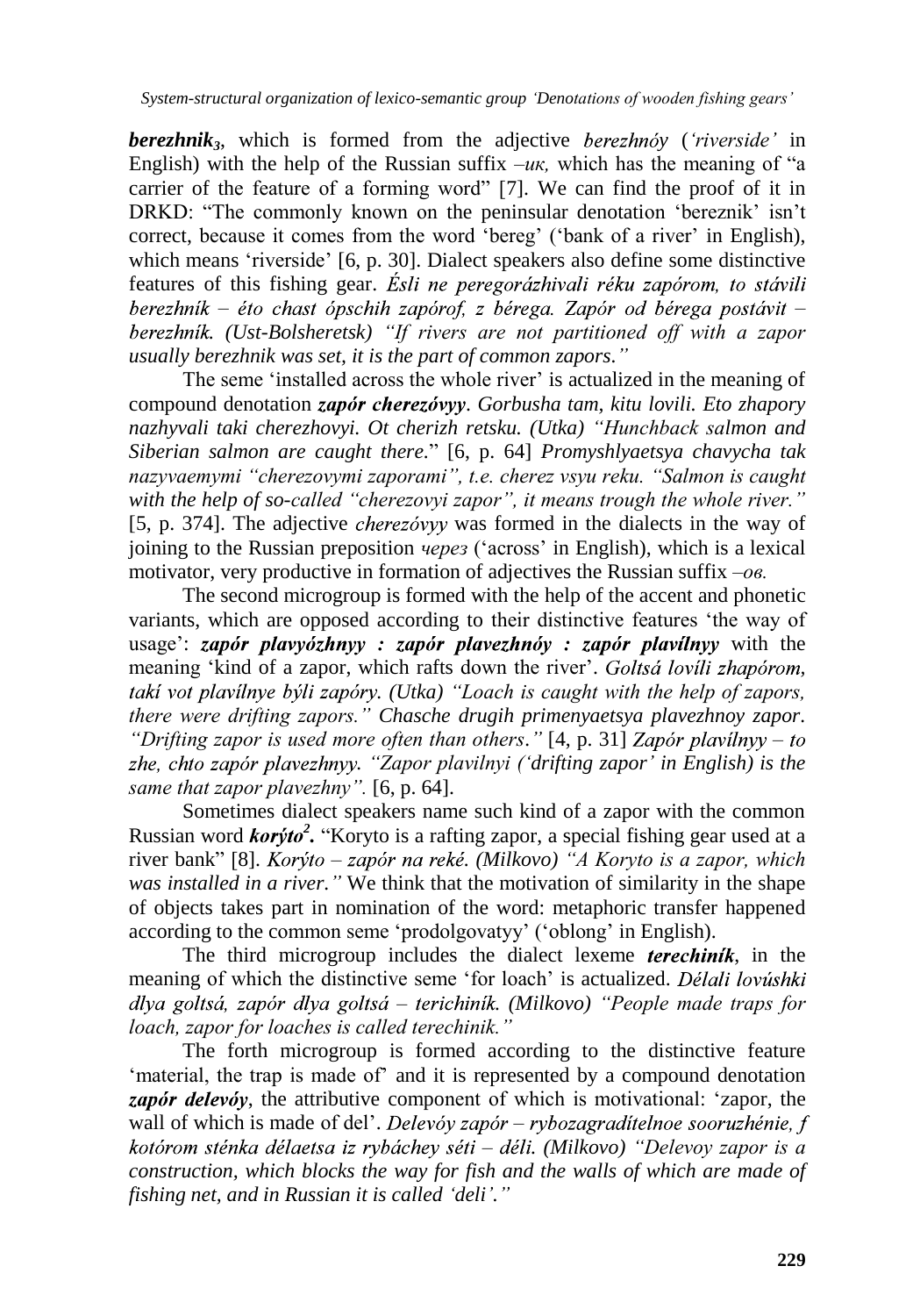#### **Conclusions**

Thus the group "**Denotation of wooden fishing gears**" can be considered to be a gender-species one, which is characterized by existing of hyperons  $2$ : *zhapór*; *zapórchik* and a great amount of hyponyms.

Gender-species group is represented by 23 lexemes, 8 (34.8%) of them are common Russian ones, but they have different meanings in dialects. Thus the semantic structure of the words  $kor\dot{y}$  and  $tusha_3$  includes more meanings in dialects, among which we can find meanings of the literary language and also dialect meanings. Lexemes *kniga3; knizhka3; morda<sup>2</sup>* have the same number of meanings, but their semantic structure in dialects, except the literary language meanings, also includes dialect meanings. The words *zapor<sup>2</sup>*; *zaporchik* and  $\alpha$ , acquiring meanings in dialects, become homonyms for the words in the literary language; their semantic structure includes less number of meanings. Dialect denotations prevail (15-65.2%): *zhapór*; *zapór berezhnóv* : *berezhník*<sub>3</sub>; zapór delevóv; zapór plavyózhnyy ; zapór playezhnóv ; zapór playílnyy; zapór cherezóvyy; zaézdok; knízka; mordúshka ; mordáshka; mórdochka; vérilo; *.*

It is more often that wooden fishing gears are expressed with compound denotations, the first component of which is a gender word and the attributive one is a denomination of a certain kind of a wooden fishing gear, which also is a motivational one. Concerning this we can say that the biggest part (19-83%) is motivational.

The group researched can be divided into some subgroups and microgroups, paying attention to their distinctive features: "the level of readiness for work', 'material the gear is made of', 'shape', 'additional parts', 'the way of installing in a river', 'the way of usage', 'fish, which is caught with the help of this gear'.

As a peculiarity of the structure of gender-species relationship in the group we should notice its graduated character: specific members can be gender ones in the structures of lower lever.

There is synonymy, polysemy and variance (accent, phonetic, wordforming and lexical) in the researched gender-specific group.

#### **References**

- [1] O. Barhotova, *Denotations of main fishing gears in Russian Kamchatka dialects*, in *Russian dialects of the Far East: collected scientific articles*, Khabarovsk State Pedagogical Institute, Khabarovsk, 1984, 36.
- [2] \*\*\*, *History and culture of Koryaks*, Science, Saint-Petersburg, 1993, 57.
- [3] V. Dal, *Dictionary of great Russian language*, vol. 4, The Russian Language, Moscow, 1956, 57.
- [4] A. Evgenyeva (ed.), *Russian Language Dictionary*, vol. 2, 4th edn., Russian Science Academy. Institute of Linguistic Research. Russian Language, Poligrafresursy, Moscow, 1981-1984, 409.
- [5] M. Sergeev, *Soviet Kamchatka*, Leningrad, Moscow, 1932, 24-25.